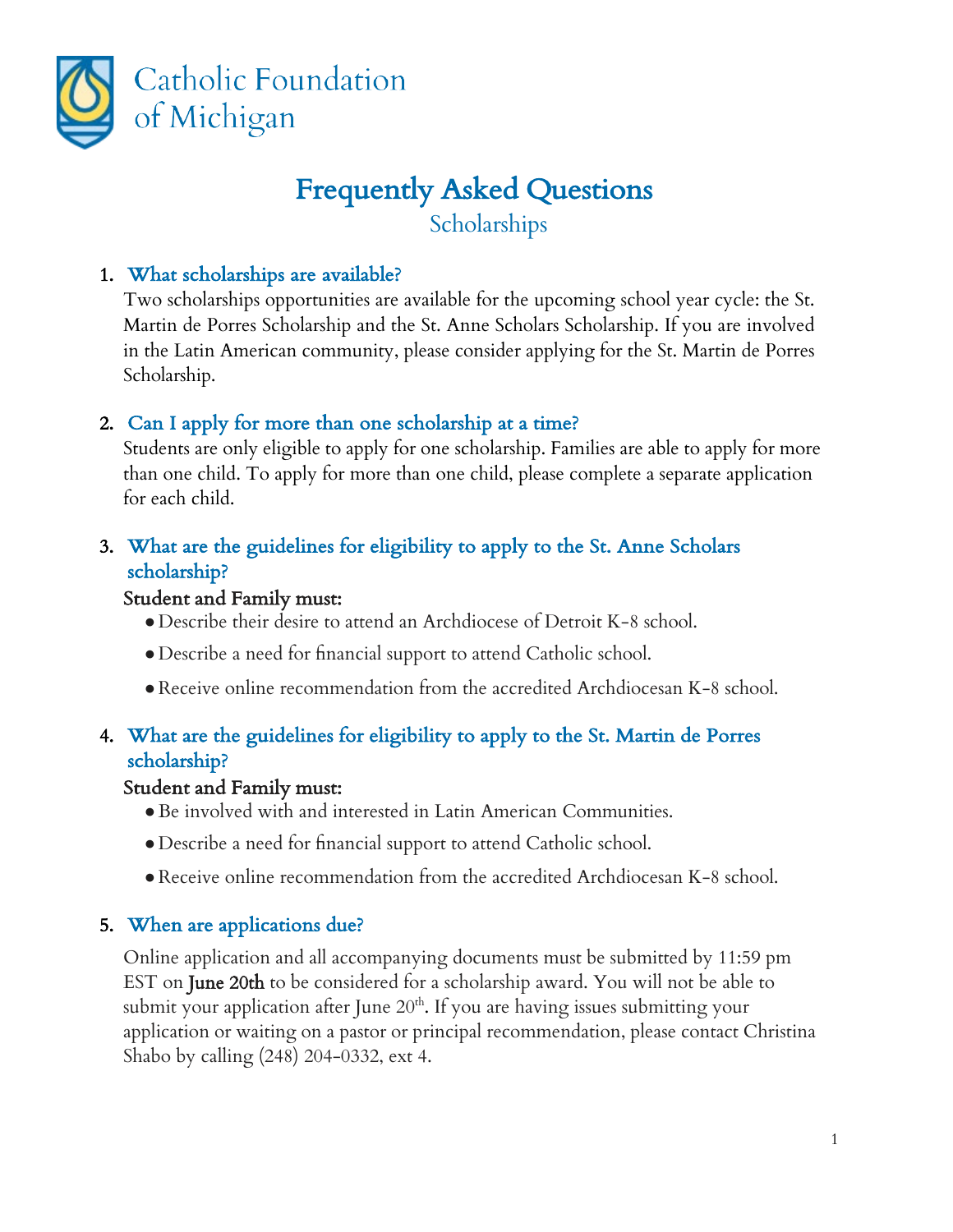

## TIME-TABLE FOR SCHOLARSHIP PROGRAM

| May $30$  | Applications are open.                           |
|-----------|--------------------------------------------------|
| June $20$ | Applications are due; 11:59 pm.                  |
| Late July | Award notifications will be emailed to students. |
| July 30   | Scholarships publicly announced.                 |

# 6. Do I have to register on the online Scholarship platform and fill out an application to get a scholarship?

Yes. The entire application process is online using the Foundation's easy to use scholarship platform. Online application and all accompanying documents must be completed by **June 20<sup>th</sup>** to be eligible.

# 7. Can I submit a paper copy of the application?

Our application process is currently only available through our online scholarship platform. If you or your family have any barriers to technology or need additional support, please contact us. Our team will provide additional resources or support to help you complete your application.

# 8. How do I apply?

- 1) Please click <u>here</u> to create an account on our scholarship platform and/or log in. If a translation is needed, please click on the Google logo on the upper left corner of the application page that says, "Select Language."
- 2) Click Apply on the top banner and complete a short eligibility quiz.
- 3) Once you complete the eligibility quiz, you will be prompted to submit an application to the scholarship fund that you are most eligible for. Applications are accepted in Spanish.

For additional support, please click [this](https://linkprotect.cudasvc.com/url?a=https%3a%2f%2fsupport.foundant.com%2fhc%2fen-us%2farticles%2f4520629369367&c=E,1,G5zP0PBpTQO_u9gjTBK2ARay01mY_U6WaxPg9gDLQ9ddnwTb2KkTXK7nAHwPISe1jG14WaIWemwU2k4RQrlspQ7ytSh_amKo6cgVQexqt3hk2R57ZY8t&typo=1) link to watch a five minute video on how to register for an account and submit an application. Click [here](https://linkprotect.cudasvc.com/url?a=https%3a%2f%2fsupport.foundant.com%2fhc%2fen-us%2farticles%2f4520338873111&c=E,1,ehxKIbs8pFWA8vBHbmWFwDvRVIQC9s5F47LFdSp2dEXjikEuvbkktkm0Ipq4LW5heWdnpYBN1Kep-gqiuUZKRQIKATJbUOlKIShHg7MATkHOIQ,,&typo=1) to learn how to access and submit the eligibility quiz. If you have any further questions or need any assistance, please reach out to Christina Shabo at (248) 204-0332, ext. 4.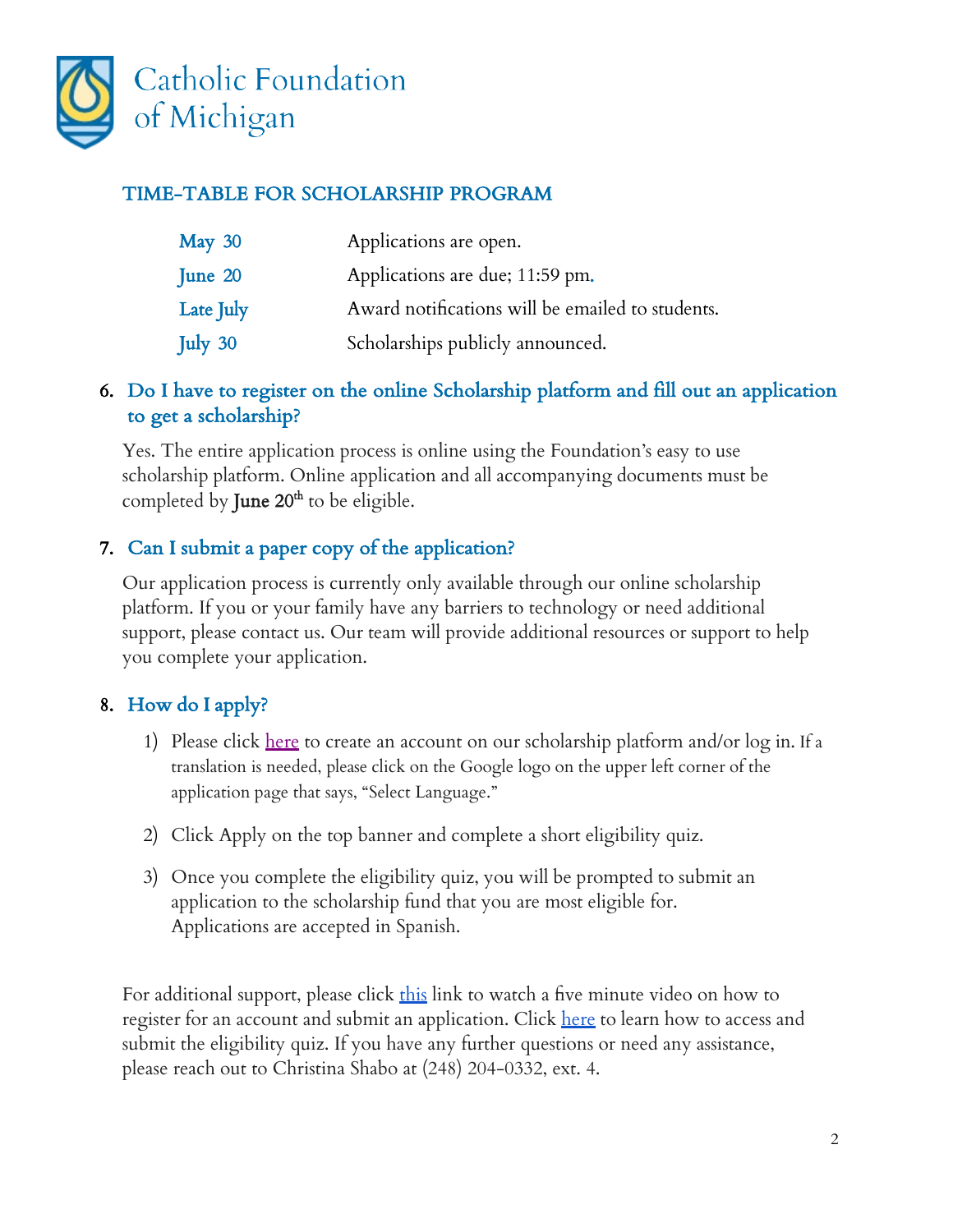

9. Can I apply for the St. Anne Scholars or the St. Martin de Porres scholarship if I have applied for other sources of tuition support? Yes.

#### 10. Who reviews and selects the applications?

The Catholic Foundation of Michigan's *Grant and Impact Committee* will review and evaluate all applications. The selection of recipients of the scholarship grants will be made on an objective, nondiscriminatory basis.

#### 11. How are applications evaluated?

Applications will be reviewed and evaluated by the Grant and Impact Committee on the following criteria in order of preference: short-answer responses, recommendations from principal and pastor, and financial need. Your answers are extremely important in the evaluation process.

#### Each application for a scholarship MUST include:

- 1. Completed online application form
- 2. Two online recommendations
	- 1. Current pastor or pastor at desired school
	- 2. Principal of the desired school

#### 12. Are the pastor and principal recommendations mandatory to receive scholarships?

Yes. The questions for the pastor and principal will be available for the student to send directly through our scholarship program. Detailed pastor and principal responses are critical in helping our Grant and Impact Committee evaluate applications. Your application will not be considered "Complete" in the system until your pastor and principal have completed their portion of the questions.

#### 13. What is each scholarship award amount?

Scholarship grants will be awarded in various amounts based on need, up to \$5,000. The Foundation's *Grant and Impact Committee* shall, in its discretion, determine the number and amount of each scholarship grant based on the availability of funds.

#### 14. Are these scholarships renewable every year?

No, these scholarships are awarded only for the upcoming school year. Students will need to reapply next year to qualify for an award.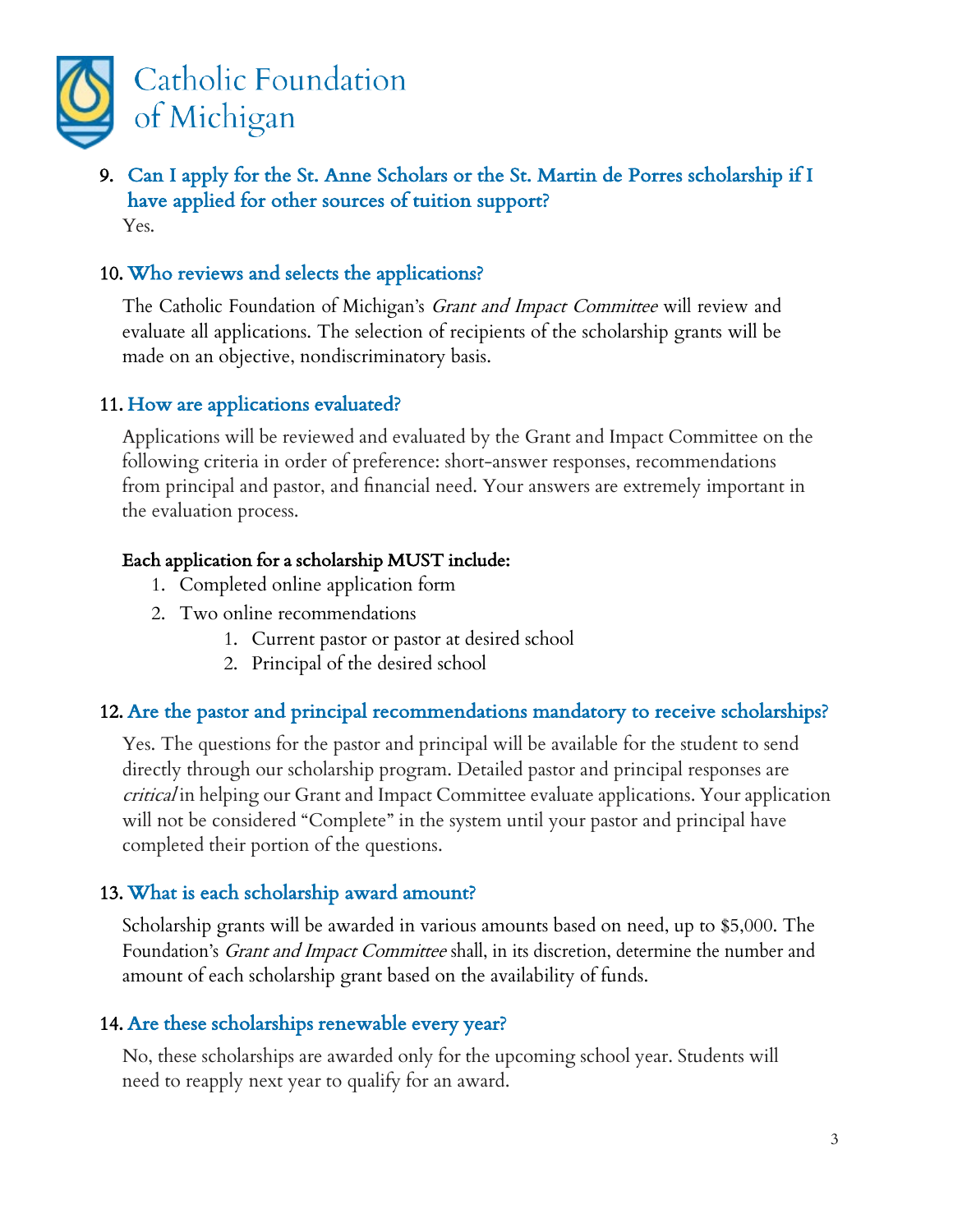

# 15. How and when do I receive the scholarship funds?

An awarded scholarship is paid directly to the school you designate – you do not need to worry about coordinating or transferring any funds. The Catholic Foundation of Michigan staff will coordinate with your school in September to process the transfer.

## 16. Can I apply this year if I already received a scholarship award last year?

Yes, if you receive a nomination email inviting you to apply, please submit an application.

#### Application Specific Questions

#### 17. Is there a translated version of the application?

There is a feature directly on the platform to view the application questions in Spanish. To enable this, click on the Google logo on the upper left corner of the application page that says, "Select Language" to select the language of your choice. Responses in Spanish are accepted.

#### 18. Approximately how long will the application take to complete?

This varies, student to student. Most of the time spent will be on the short-answer questions. There are 2-3 short-answer questions for students (each requiring a paragraph response) and three short answer questions for parents. On average, the entire application should take no longer than one hour to complete.

#### 19. What if my child is too young to answer the student questions?

If your child is in grades K-4, you are encouraged to have a conversation with them about the question and submit the response on their behalf. For children in grades 5-8, please allow the child to write and provide their own answer.

#### 20. Do I have to complete my application all at once?

At the bottom of the application is a "Save Application" button. We recommend you save your application often and before logging out. You can log in at a later time to continue working on your application. We recommend that you cut and paste your application answers after each question into a Microsoft Word document to save as backup.

#### 21. Why are there character limits to the application questions?

There are limits on the amount of text you can submit. You will see a character counter displayed below the entry field. This will actively tell you how many characters you have entered and will let you know when you are approaching the limit.